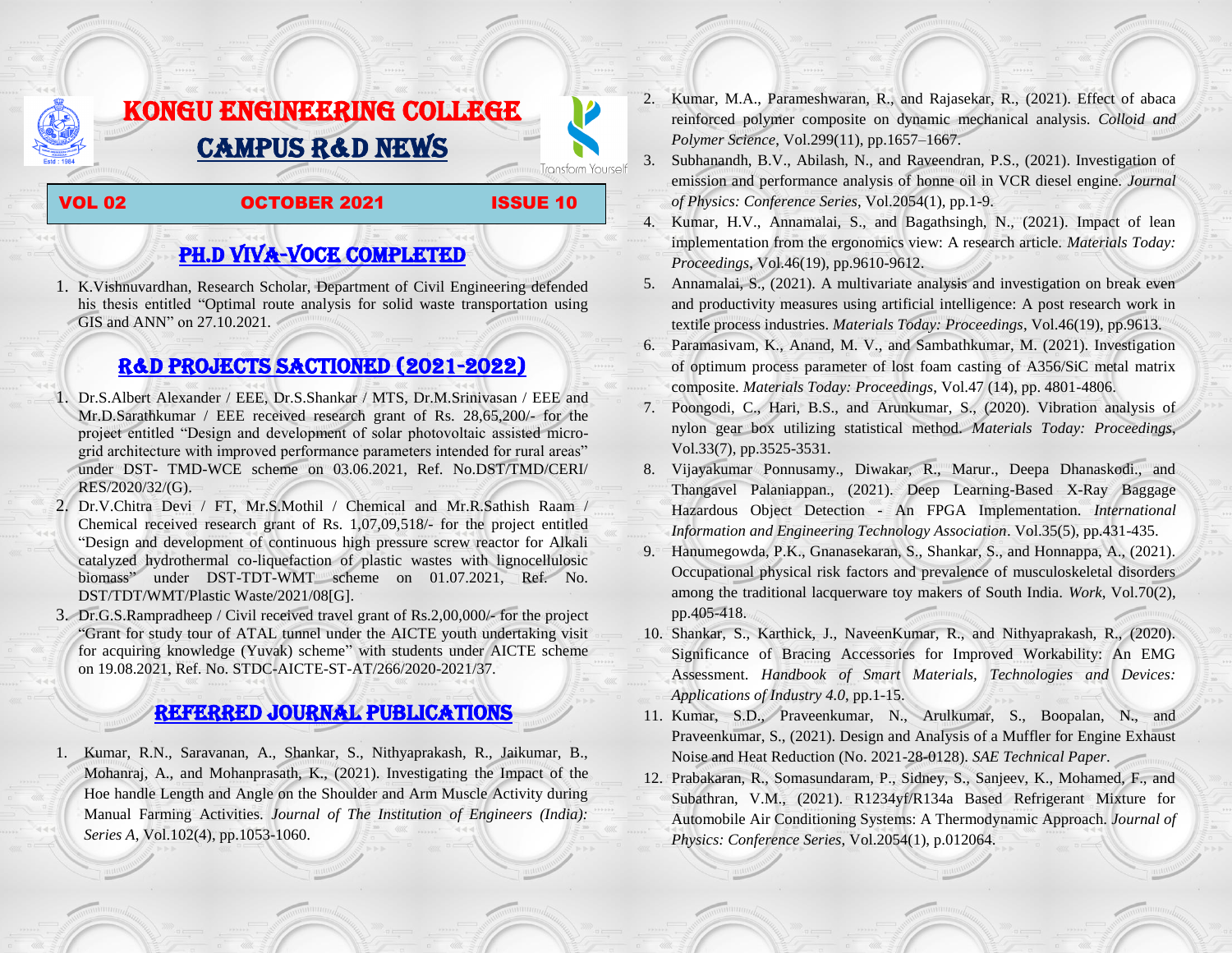- 13. Madhan Mohankumar, S., Praveen Kumar, B., Guruprasad, Sreekanth Manavalla, Joshua Stephen Chellakumar Isaac Joshua Ramesh Lalvani, Somasundaram, P.L., Tamilarasu, P., and Prakash Singh Tanwar., (2021). XRD Peak Profile Analysis of SiC Reinforced  $Al_2O_3$  Ceramic Composite Synthesized by Electrical Resistance Heating and Microwave Sintering: A Comparison. *Advances in Materials Science and Engineering*, Vol.2021. Article ID 8341924
- 14. Purohit, C.S., Manna, S., Mani, G., and Albert Alexander, S., (2021). Development of buck power converter circuit with ANN RL algorithm intended for power industry. *Circuit World*, Vol.47(4), pp.391-399.
- 15. Kalaiarasi, G., and Maheswari, S., (2021). Deep proximal support vector machine classifiers for hyperspectral images classification. *Neural Computing & Applications*, Vol.33, pp.13391–13415.
- 16. Kamalesh, M.S., Senthilnathan, N., Bharatiraja, C., Kumar, C., and Deepika, L., (2021). Analysis of Ripples in SEPIC based Buck-Boost Converter for Low Power Applications. *IEEE Madras Section Conference MASCON*, pp. 1-7.
- 17. Nagarjuna Telagam., Somanaidu, U., Arun Kumar, M., Sabarimuthu, M., and Nehru Kandasamy, (2021). IoT Based Secure Lock / Unlock System using Google Assistant Based English And French Languages. *International Journal of Online and Biomedical Engineering*, Vol 17(10), pp.34-47.
- 18. Mrunalini, T., Rajasekar, R., and Saravanakumar Jaganathan., (2021). Advancements in ultra-sensitive nano electronic biosensors for medical applications. *Current Nanoscience*, Vol.17(5), pp.679 – 693.
- 19. Prabhu, K., SathishKumar, S., Sivachitra, M., Dineshkumar, S., and Sathiyabama, P., (2021). Facial Expression Recognition using Enhanced Convolution Neural Network with Attention Mechanism. *Computer Systems Science & Engineering*, Vol.41(1), pp.416 – 426.
- 20. Omnia Saidani Neffati., Sudhakar Sengan., Kalavathi Devi Thangavelu., Sharma Dilip Kumar., Roy Setiawan., Mohanraj Elangovan., Devi Mani., and Priya Velayutham., (2021). Migrating from traditional grid to smart grid in smart cities promoted in developing country. *Sustainable Energy Technologies and Assessments*, Vol.45, pp.1-9.
- 21. Karthikeyan, P.R., Gokul Chandrasekaran., Neelam Sanjeev Kumar., Elango Sengottaiyan., Prabu Mani., Kalavathi Devi, T., and Gowrishankar, V., (2021). IoT Based Moisture Control and Temperature Monitoring in Smart Farming. *Journal of Physics: Conference* Series. Vol. 1964, no. 6, p. 062056.
- 22. Prabhu, K., Dharani, P., Vijayachitra, S., and Kavya, C., (2021). Design of Fuzzy–Pid Controller for Continuous Stirred Tank Reactor Plant. *Natural Volatiles & Essential Oils*, Vol.8(5), pp.199 – 205.
- 23. Subasri, R., Meenakumari, R., Velnath, R., Pongiannan, S., and Kumar, M.S.S.M.R., (2021). Model Identification of 3R Palnar Robot using Neural Network and Adaptive Neuro-Fuzzy Inference System. *IEEE. Third International Conference on Inventive Research in Computing Applications (ICIRCA)*, pp.1666-1672.
- 24. Lizzy Nesa Bagyam, M., Indujha, S., Karthika, P., and Hariharan, T., (2021). Smart hearing and visually impaired passenger voice alert system. *AIP Conference Proceedings 2387*, pp.140029-1 - 140029-6.
- 25. Mahesh, N., Muralidharan, M., Ragavendran, P., and Sanjai, S., (2021). Smart exam monitoring system. *AIP Conference Proceedings*, Vol.2387, pp.140003-1  $-140003-4.$
- 26. Malathi, D., Vijayakumar, Ponnusamy., Saravanan, S., Deepa, D. and Tariq Ahamed., Ahanger., (2021). A Design Framework for Smart Ration Shop using Blockchain and IoT Technologies. *Intelligent Automation & Soft Computing*, Vol.32(1), pp.605-619.
- 27. Chitra, M., Sasikala, S., Mounika, A., Manjari, R. and Nandha Kumar, S., (2021). Design and Implementation of FIR filter using optimized CSLA for Signal Processing Applications. *Journal of Harbin Institute of Technology*, Vol.53(9), pp.28-32.
- 28. Manivannan, Rajendran., Moganapriya, Chinnasamy., Suresh, Muthusamy., and Manikandan, Kumaran Nair., (2021). Introduction to Solar Energy Conversion as a part of Materials for Solar Energy Conversion: *Materials, Methods and Applications Scrivener Publishing LLC*, ISBN: 978-1-119-75060-4, 2021,23(1) pp:3-32.
- 29. Nithya Kandasamy., and Krishnamoorthi Murugasamy., (2021). Detecting and filtering rumor in social media using news media event, *Concurrency and Computation: Practice and Experience*, Vol.33(20), p.e6329.
- 30. Ambika, K., and Malliga, S., (2021). Privacy Protection and Intrusion Detection by using RPL in the Internet of Things, *Vidyabharati International Interdisciplinary Research Journal* (Special Issue), pp.1613-1625.
- 31. Ambika, K., and Malliga, S., (2021). Discovering the intrusion detection by using Lte-5lowpan in IoT techniques. *Design Engineering*, Vol.2021(8), pp.1263-1277.